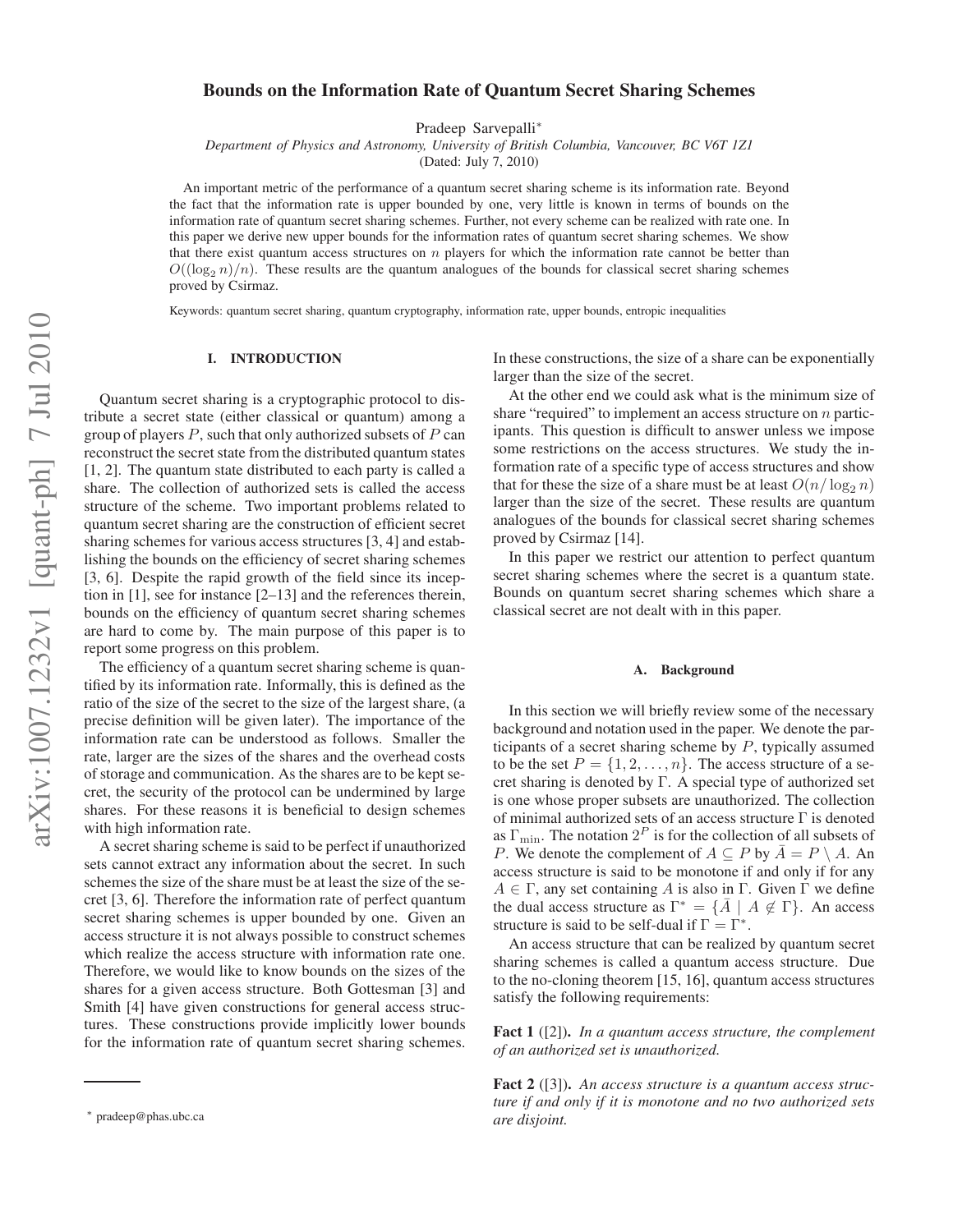Our analysis of quantum secret sharing schemes is information theoretic. Therefore, we quickly recall some of the relevant notions of quantum information. Given a density matrix  $\rho$  we denote its von Neumann entropy as  $S(\rho)$  which is defined as

$$
S(\rho) = -\operatorname{Tr}(\rho \log_2 \rho). \tag{1}
$$

Sometimes we have to find the entropy of a set of quantum systems indexed by a set A. In such situations, we denote the von Neumann entropy of a system A as  $S(A)$  where

$$
S(A) = -\operatorname{Tr}(\rho_A \log_2 \rho_A),\tag{2}
$$

and  $\rho_A$  is the (reduced) density matrix of A. In this paper unless otherwise specified entropy refers to the von Neumann entropy. The mutual information between two systems A and B is denoted by  $I(A : B)$  and

$$
I(A:B) = S(A) + S(B) - S(A, B). \tag{3}
$$

A very useful inequality relating the entropy of three systems  $A, B, C$  is the strong subadditivity inequality:

$$
S(A, C) + S(B, C) \ge S(A, B, C) + S(C). \tag{4}
$$

A slightly different statement of the above inequality will be useful to us. Because we can associate the arguments of  $S(\cdot)$ to an index set  $V$ , we can also regard entropy as a set function i.e.  $S: 2^V \rightarrow \mathbb{R}$ . Then it becomes clear that entropy is a submodular function, in other words, it satisfies

$$
S(X) + S(Y) \ge S(X \cup Y) + S(X \cap Y). \tag{5}
$$

To show this let  $C = X \cap Y$ ,  $A = X \setminus C$  and  $B = Y \setminus C$ . Then substituting for A, B, C in equation (4) we obtain  $S(X)$  $(X \cap Y), X \cap Y) + S(Y \setminus (X \cap Y), X \cap Y) \geq S(X \setminus (X \cap Y))$  $Y$ ,  $Y \setminus (X \cap Y)$ ,  $X \cap Y$  +  $S(X \cap Y)$  which simplifies to equation (5).

An information theoretic model for quantum secret sharing schemes was proposed in [6]. As we make significant use of this framework to prove our results we provide a brief review of this model.

We denote the Hilbert space of a system A by  $\mathcal{H}_A$ . Let S be the secret to be distributed and let  $\mathcal{H}_S$  be the associated Hilbert space. We assume that  $\rho_S = \sum_{i \in \mathbb{F}_q} \alpha_i |i\rangle\langle i|$ . The secret is purified using a reference system  $R$  to give a pure state  $|RS\rangle$ . Then

$$
S(R) = S(S) \tag{6}
$$

Assume that the set of players is given by  $P = \{1, \ldots, n\}$ . distribution of shares for the quantum secret sharing scheme is defined to be a completely positive trace preserving map  $\Delta$ 

$$
\Delta: \mathcal{H}_{RS} \to \mathcal{H}_R \otimes \mathcal{H}_P,\tag{7}
$$

such that for every authorized set  $A \subseteq P$  there exists a recovery map  $1_R \otimes \mathcal{R}_A$ :  $\mathcal{H}_R \otimes \mathcal{H}_A \rightarrow \mathcal{H}_{RS}$  that maps  $\rho_{RA} \mapsto |RS\rangle\langle RS|$ . The information rate of the quantum secret sharing scheme is defined as

$$
\kappa = \frac{S(S)}{\max_i S(i)}.\tag{8}
$$

The information theoretic model provides the following characterization of quantum secret sharing schemes [6]:

**Lemma 1.** *In a perfect quantum secret sharing scheme with access structure* Γ *we must have*

$$
I(A:R) = I(A:S) = 2S(S) \text{ for all } A \in \Gamma \qquad (9)
$$

$$
I(A:R) = I(A:S) = 0 \text{ for all } A \notin \Gamma \tag{10}
$$

The first condition has been called the recoverability requirement while the second has been termed secrecy requirement. We also need the following lemma, although an immediate consequence of Lemma 1, we include it for completeness.

**Lemma 2.** *Let*  $A \in \Gamma$ *. Then we have the following relations.* 

$$
S(A) = \frac{1}{2}I(A:\bar{A}) + S(S)
$$
 (11)

$$
S(\bar{A}) = \frac{1}{2}I(A:\bar{A})
$$
 (12)

$$
S(A) - S(\bar{A}) = S(S) \tag{13}
$$

*Proof.* If  $A \in \Gamma$ , then  $\overline{A} \notin \Gamma$ . Computing  $I(A : \overline{A})$  we obtain

$$
I(A: \bar{A}) = S(A) + S(\bar{A}) - S(A, \bar{A})
$$
\n
$$
= S(A) + S(\bar{A}) - S(R)
$$
\n(14)

$$
= S(A) + S(A, R) - S(S)
$$
  
= S(A) + S(A) + S(R) - I(A: R) - S(S)  
= 2S(A) - 2S(S),

which gives us the first relation. Substituting for  $S(A)$  in equation (14) gives us the second relation.

$$
I(A : \bar{A}) = I(A : \bar{A})/2 + S(S) + S(\bar{A}) - S(S)
$$

The last relation is immediate from the previous two equations. □

## **II. BOUNDS ON THE INFORMATION RATE**

In this section we derive lower bounds on the size of shares (in terms of the von Neumann entropy) and thus compute upper bounds on the information rate. The main result of this section is a lower bound on the size of shares for a class of access structures. A similar result was shown for classical secret sharing schemes by Csirmaz [14].

**Lemma 3.** *Given a perfect quantum secret sharing scheme with access structure* Γ*, for any* A ⊆ P*, one of the following must hold:*

$$
S(A, R) = S(A) - S(S) \text{ if } A \in \Gamma \tag{16}
$$

$$
S(A,R) = S(A) + S(S) \text{ if } A \notin \Gamma \tag{17}
$$

*Proof.* For any subset A, using the definition of mutual information in equation (3)

$$
S(A, R) = S(A) + S(R) - I(A: R)
$$
  
\n
$$
S(A, R) = S(A) + S(S) - I(A: R),
$$
\n(18)

where we have used equation (6) in the last step. By Lemma 1, we know that  $I(A: R) = 2S(S)$  if  $A \in \Gamma$  and  $I(A: R) = 0$ otherwise. Substituting these values in equation (18) we get the stated result. $\Box$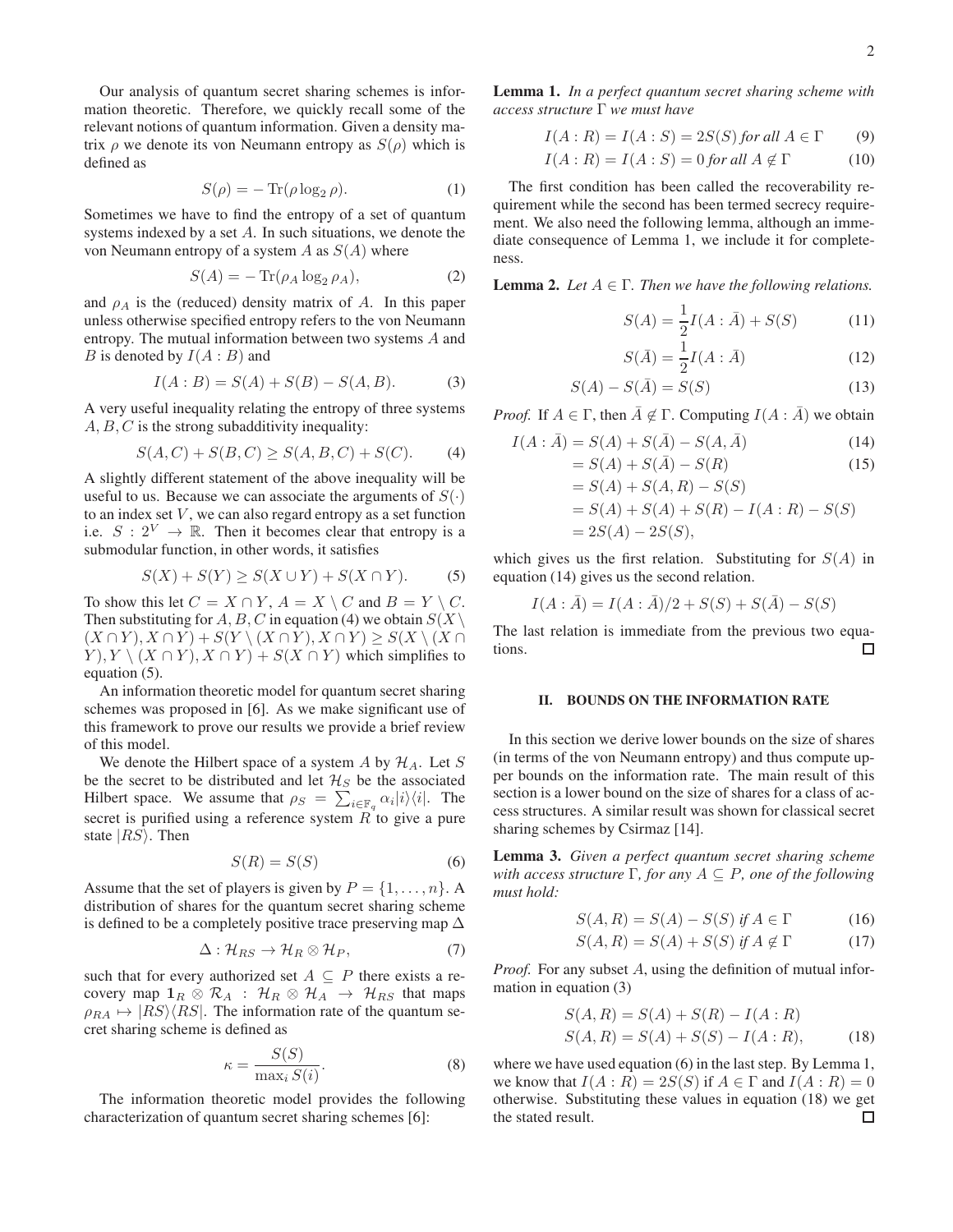$$
S(A) + S(B) \ge S(A \cup B) + S(A \cap B) + 2S(S). \tag{19}
$$

*Proof.* By using Lemma 3, we can write  $S(A) + S(B)$  as

$$
S(A) + S(B) = S(A \cup R) + S(B \cup R) + 2S(S)
$$
  
\n
$$
\geq S(A \cup B \cup R) + S((A \cap B) \cup R) + 2S(S)
$$

where we used the subadditivity inequality in the last equation. Once again using Lemma 3 and simplifying, we obtain

$$
S(A) + S(B) \ge S(A \cup B) + S((A \cap B)) + 2S(S)
$$

as stated.

## **A. The General Case with** n **Parties**

**Definition** (Csirmaz Access Structure)**.** *Given an integer* n ≥ 4, let k be the largest integer such that  $n \geq 2^k - 2 + k$ . Let  $A \subset P$  be such that  $|A| = k$ . Consider all the  $2^k$  subsets *of* A *enumerated in the order of decreasing cardinality. Let*  $B = P \setminus A = \{b_1, \ldots, b_{n-k}\}.$  Let  $B_0 = \emptyset$ ,  $B_{2^k-2} = B$ *and*  $B_i = \{b_1, ..., b_i\}$  for  $0 < i < 2^k - 2$ . Let  $\Gamma_{\min}^{(n)}$  be the *minimal access structure given as below:*

$$
\Gamma_{\min}^{(n)} = \{ A_i \cup B_i \mid 0 \le i < 2^k - 1 \}. \tag{20}
$$

We emphasize that in these access structures, we have  $A_i \cap$  $B_j = \emptyset$ ,  $A_i \not\subset A_j$  if  $i < j$  and  $B_i \not\subset B_j$  if  $i > j$ . As an aside we note that the access structure defined above departs from the one originally proposed by Csirmaz [14] in the definition of the minimal authorized set  $B_{2^k-2}$  and secondly, it is always connected i.e., every party occurs in some minimal authorized set. It is easy to see that this is a minimal access structure. If it is not, then for some distinct i, j we must have  $A_i \cup B_i \subsetneq$  $A_j \cup B_j$ , then it follows that  $A_i \subseteq A_j$  and  $B_i \subseteq B_j$ . This implies  $i \geq j$  and  $i \leq j$ , which is impossible for  $i \neq j$ .

**Lemma 5.** *The access structure*  $\Gamma_{\min}^{(n)}$ , *defined in equation* (20)*, is a quantum access structure.*

*Proof.* The elements of the minimal access structure  $\Gamma_{\min}^{(n)}$  are given by

$$
M_i = A_i \cup B_i \text{ for } 0 \le i < 2^k - 1 \tag{21}
$$

Consider  $M_i \cap M_j$  for any  $i \neq j$ . Then because  $A_k \cap B_l = \emptyset$ for any  $k, l$  we have

$$
M_i \cap M_j = (A_i \cap A_j) \cup (B_i \cap B_j).
$$

Without loss of generality we can assume that  $i < j$ . If  $i =$ 0, then  $B_0 = \emptyset$  and  $A_0 = A \supsetneq A_j$  for all j. Therefore  $M_0 \cap M_j = A_j \neq \emptyset$ . If  $i \neq 0$ , then we have  $B_i \neq \emptyset$  and by construction  $B_i \subsetneq B_j$ . Thus we have  $M_i \cap M_j \supseteq B_i \neq \emptyset$ . Thus we always have  $M_i \cap M_j \neq \emptyset$ . Thus by Fact 2,  $\Gamma_{\min}^{(n)}$  is a quantum access structure.

It turns out that the access structure  $\Gamma^{(n)}$  is not self-dual. For instance, the set  $A_i \cup B_{i-1}$  for  $i > 1$  is unauthorized as well its complement  $(A\setminus A_i) \cup (B\setminus B_{i-1})$  is also unauthorized. For a technical reason in the computation of the entropies, it is much more convenient to work with self-dual access structures. For this reason we need the following notion introduced by Gottesman [3].

*Purification of Access Structures:* An access structure Γ on a set of players  $P = \{1, 2, ..., n\}$  that is not self-dual can be "purified" to give a self-dual access structure  $\overline{\Gamma}$  on a set of players  $P' = \{1, 2, ..., n, n + 1\}$  by

- i) Adding an additional party,  $n + 1$ .
- ii) Additional authorized sets, created from unauthorized sets of original structure and having the following form:

$$
\{A \cup \{n+1\} \mid A \notin \Gamma; P \setminus A \notin \Gamma\}.
$$

The additional authorized sets all contain the party  $\{n+1\}$ . These sets are created from a pair sets A and  $P \setminus A$  such that both are not in Γ, i.e., both are unauthorized. Purification converts one of them to an authorized set in  $\overline{\Gamma}$  along with additional party. Thus  $A \cup \{n+1\} \in \overline{\Gamma}$  but  $P \setminus A \notin \overline{\Gamma}$ .

**Remark.** *It is important to note that all the authorized sets of* Γ *are also authorized sets of its purification* Γ *and all the unauthorized sets of*  $\Gamma$  *are unauthorized in*  $\overline{\Gamma}$ *.* 

Purification of access structures was introduced by Gottesman in [3]. Purification of access structures is useful in that it gives an access structure that has a pure-state secret sharing scheme and the scheme for the original access structure can be obtained by discarding the share that has been added. We recover the original access structure by discarding the share associated with  $\{n+1\}$ .

The following theorem closely follows the structure of [14, Theorem 3.2, Lemma 3.3–3.4], but note that the results therein do not apply in the quantum setting. Firstly, because the model of quantum secret sharing schemes is different and secondly, despite the similarity of the access structures, the proofs in [14] invoke the use a (polymatroidal) function which is assumed to be monotonic and submodular. The von Neumann entropy, as is well-known, does not satisfy the assumption of monotonicity.

**Theorem 6.** Let  $\overline{\Gamma}^{(n-1)}$  be a purification of an access struc*ture defined as in equation* (20)*. Then in any realization of*  $\overline{\Gamma}^{(n-1)}$  *there exists some share i for which*  $S(i)/S(S)$  ≥  $((2^{k+1}-1)/(2k+1)) = O(n/\log_2 n).$ 

*Proof.* We assume that  $\Gamma^{(n-1)}$  is defined on  $P =$  $\{1, 2, \ldots, n-1\}$  and its purification  $\overline{\Gamma}^{(n-1)}$  is defined on  $P' = \{1, 2, \ldots, n-1, n\}$  The idea behind the proof is to obtain a lower bound on the entropy of a subset of  $P'$ . Our aim will be to get a lower bound on the entropy of a subset  $A \subseteq \{1, \ldots, n-1, n\}$  such as  $S(A) \geq \alpha S(S)$ . Then using the fact that  $S(A) \leq S(i)|A|$  for some  $i \in P'$ , we can lower bound the size of the *i*th share as  $\alpha S(S)/|A|$ .

Let  $X_i = B_i \cup A$  and  $Y_i = A_{i+1} \cup B_{i+1}$ . First observe that  $X_i, Y_i$  are both authorized sets as  $X_i \supset M_i$  and  $Y_i \supset M_{i+1}$ .

□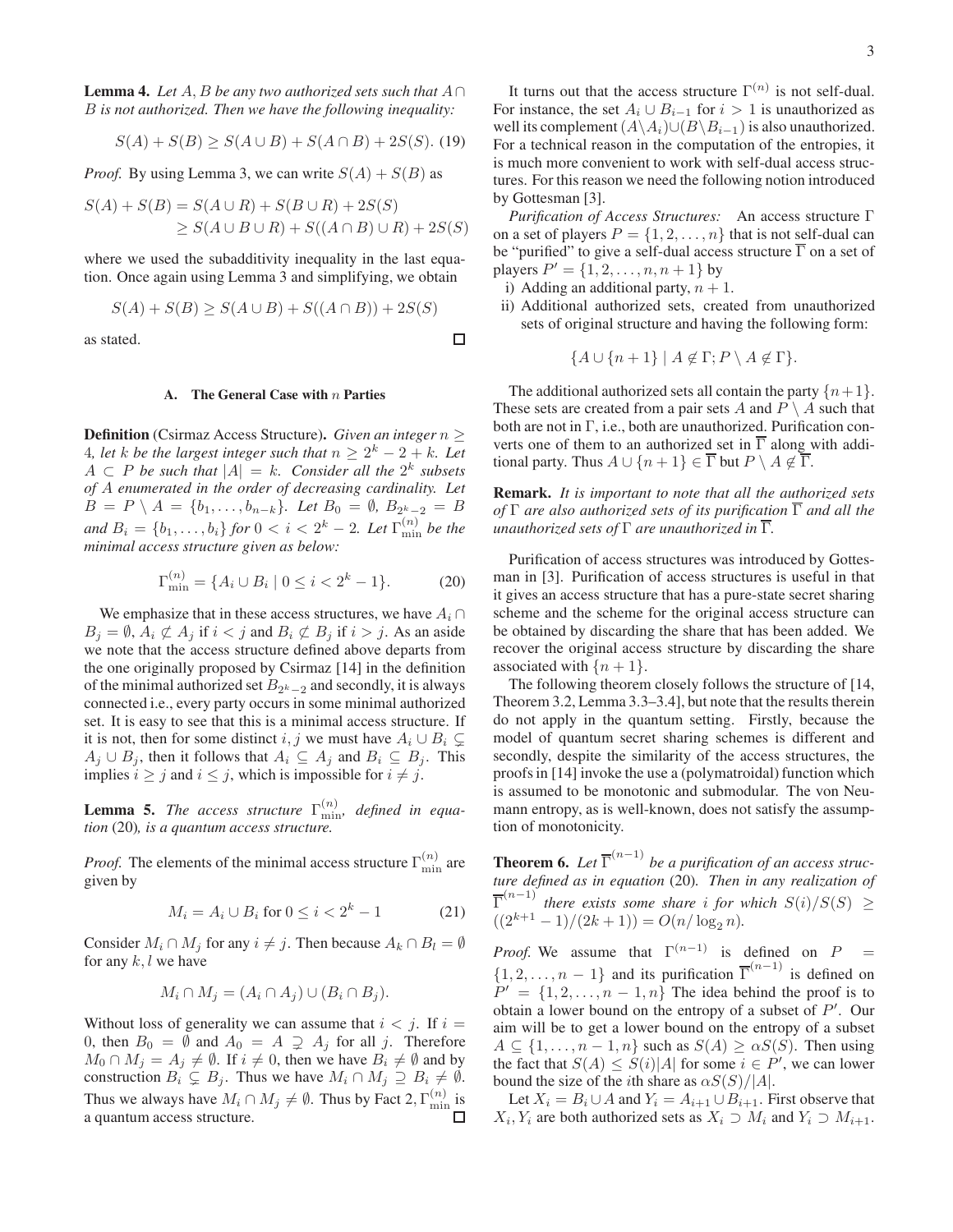Furthermore,  $X_i \cap Y_i = A_{i+1} \cup B_i$  is unauthorized. Suppose on the contrary that  $X_i \cap Y_i$  is authorized; then for some j we must have  $M_j = A_j \cup B_j \subseteq A_{i+1} \cup B_i$ . Since  $A_l \cap B_m = \emptyset$ for all choice of l and m, this implies that  $A_i \subseteq A_{i+1}$  and  $B_j \subseteq B_i$ , which can only hold if  $j \geq i + 1$  and  $j \leq i$  giving us a contradiction. Therefore  $X_i \cap Y_i$  is unauthorized and we can apply Lemma 4 which gives us

$$
S(X_i) + S(Y_i) \ge S(X_i \cup Y_i) + S(X_i \cap Y_i) + 2S(S).
$$

This can be rewritten as

$$
S(A \cup B_i) + S(A_{i+1} \cup B_{i+1}) \geq S(A \cup B_{i+1}) + 2S(S) + S(A_{i+1} \cup B_i).
$$

Now we apply submodularity inequality to the sets  $A_{i+1} \cup B_i$ and  $B_{i+1}$ :

$$
S(A_{i+1} \cup B_i) + S(B_{i+1}) \geq S(A_{i+1} \cup B_{i+1}) + S(B_i).
$$

Adding the previous two inequalities we obtain

$$
S(A \cup B_i) + S(B_{i+1}) \ge S(A \cup B_{i+1}) + S(B_i) + 2S(S)
$$

Clearly, this inequality holds for all  $0 \le i < 2^k - 2$ . Adding them all up we obtain

$$
\sum_{i=0}^{2^{k}-3} S(A \cup B_{i}) + S(B_{i+1}) \geq \sum_{i=0}^{2^{k}-3} S(A \cup B_{i+1}) + S(B_{i}) + (2^{k}-2)2S(S) + (2^{k}-2)2S(S) + S(B_{0}) + S(B_{2^{k}-2}) + S(B_{0}) + (2^{k}-2)2S(S)
$$

As  $B_0 = \emptyset$ , this reduces to

$$
S(A) + S(B_{2^k - 2}) \ge S(A \cup B_{2^k - 2}) + (2^k - 2)2S(S)
$$

Since  $A \cup B_{2^k-2}$  is authorized its complement is unauthorized by Fact 1 and by Lemma 2,  $S(A \cup B_{2^k-2}) = S(A \cup B_{2^k-2}) +$  $S(S) \geq 2S(S)$ , where we also used the fact that  $S(Z) \geq$  $S(S)$  for any unauthorized set Z, [6, Theorem 6], see also [3, Theorem 4]. Therefore we now have

$$
S(A) + S(B_{2^k - 2}) \ge (2^k - 1)2S(S)
$$

By Lemma 2,  $S(B_{2^k-2}) = S(B_{2^k-2}) = S(A, R, n) \le$  $S(A, R) + S(R, n) - S(S) = S(A) + S(n) - S(S)$ , therefore we obtain

$$
2S(A) + S(n) - S(S) \ge (2k - 1)2S(S)
$$
  

$$
2S(A) + S(n) \ge (2k+1 - 1)S(S)
$$

But  $S(A) \leq \sum_{i=1}^{k} S(i)$ , hence

$$
S(n) + \sum_{i=1}^{k} 2S(i) \ge (2^{k+1} - 1)S(S).
$$

Hence for some  $1 \le i \le k$  or  $i = n$ , we must have

$$
S(i) \ge \frac{2^{k+1} - 1}{2k + 1} S(S)
$$

Since  $\Gamma^{(n-1)}$  has  $n-1$  participants with  $n-1 \geq 2^k + k - 2$ , we see that some share is at least as large as  $O(n/\log_2 n)$  the size of the secret size of the secret.

**Corollary 7.** *For all*  $n \geq 4$ *, there exist quantum secret sharing schemes with information rate upper bounded by*  $O((\log_2 n)/n)$ .

Classically the techniques used to study of bounds on secret sharing schemes often rely on information theoretic inequalities of the Shannon entropy. Furthermore, there is a larger set of tools available such as polymatroids that make it possible to derive general results. Unfortunately in the study of quantum secret sharing schemes, these tools are either difficult to apply or either inapplicable. For this reason it is interesting that we have been able to use the von Neumann entropic inequalities to prove Theorem 6.

#### **B.** Bounds for Special Cases:  $n = 4, 5$

Often the study of small instances can reveal interesting insights. For this reason we now consider the access structure for  $n = 4$ , to derive some slightly tighter bounds than the ones obtained in Theorem 6.

**Theorem 8.** *Any realization of the quantum minimal access structure* Γ (4) *or its purification must have some share of size* 50% *larger than the size of secret.*

$$
\Gamma_{\min}^4 = \{ (1, 2); (1, 3); (2, 3, 4) \}
$$
 (22)

*Proof.* The purification of  $\Gamma^{(4)}_{\text{min}}$  is given by  $\overline{\Gamma}^{(4)}_{\text{min}}$  =  $\{(1, 2); (1, 3); (2, 3, 4); (2, 3, p); p(1, 4, p)\}.$  First we observe that  $\overline{\Gamma}_{\min}^{(4)}$  is a realizable quantum access structure as any two authorized sets have a nonempty intersection. Furthermore, it can be easily verified that it is also a self-dual access structure. Consider now the sets  $A_0 = \{1, 2, 3\}, B_0 = \{2, 3, 4\}.$  Both these sets are authorized sets while  $A_0 \cap B_0 = \{2,3\}$  is not authorized. Therefore by Lemma 4, we have

$$
S(1,2,3) + S(2,3,4) \ge S(1,2,3,4) + S(2,3) + 2S(S).
$$

Consider now the sets  $A_1 = \{2,3\}$  and  $B_1 = \{3,4\}$ . By the subadditivity of the von Neumann entropy we obtain

$$
S(2,3) + S(3,4) \ge S(2,3,4) + S(3). \tag{23}
$$

Adding the previous two inequalities we obtain

$$
S(1,2,3) + S(3,4) \ge S(1,2,3,4) + S(3) + 2S(S)(24)
$$

This can be rewritten as

$$
S(1,2,3) - S(3) \ge S(1,2,3,4) - S(3,4) + 2S(S)(25)
$$

Consider now the sets  $A_2 = \{1, 2\}$  and  $B_2 = \{1, 3\}$  which are both in  $\overline{\Gamma}_{\min}^{(4)}$ , while  $A_2 \cap B_2 = \{1\}$  is unauthorized. Applying Lemma 4 we obtain

$$
S(1,2) + S(1,3) \ge S(1,2,3) + S(1) + 2S(S). \tag{26}
$$